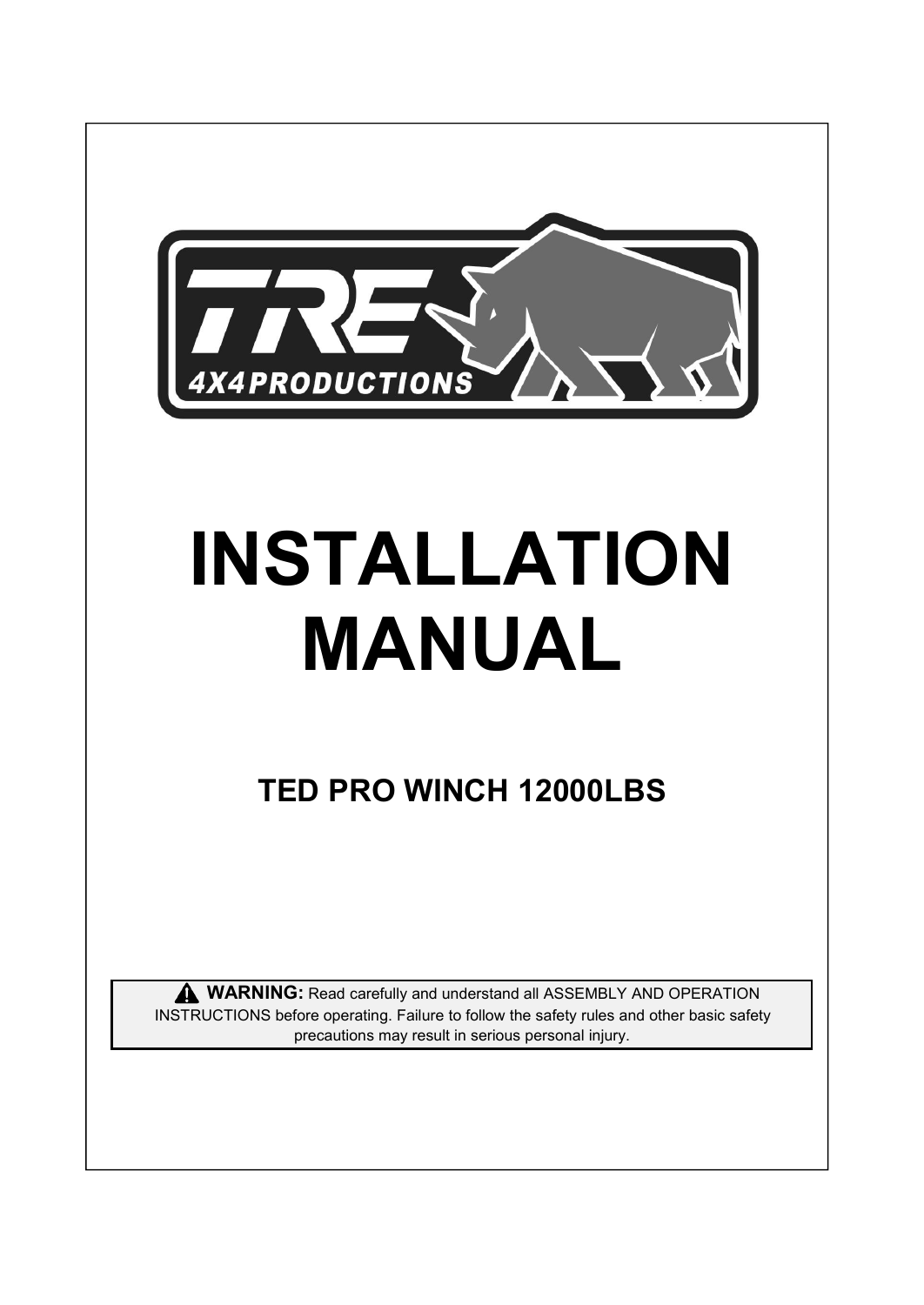## TABLE OF CONTENTS

<span id="page-1-0"></span>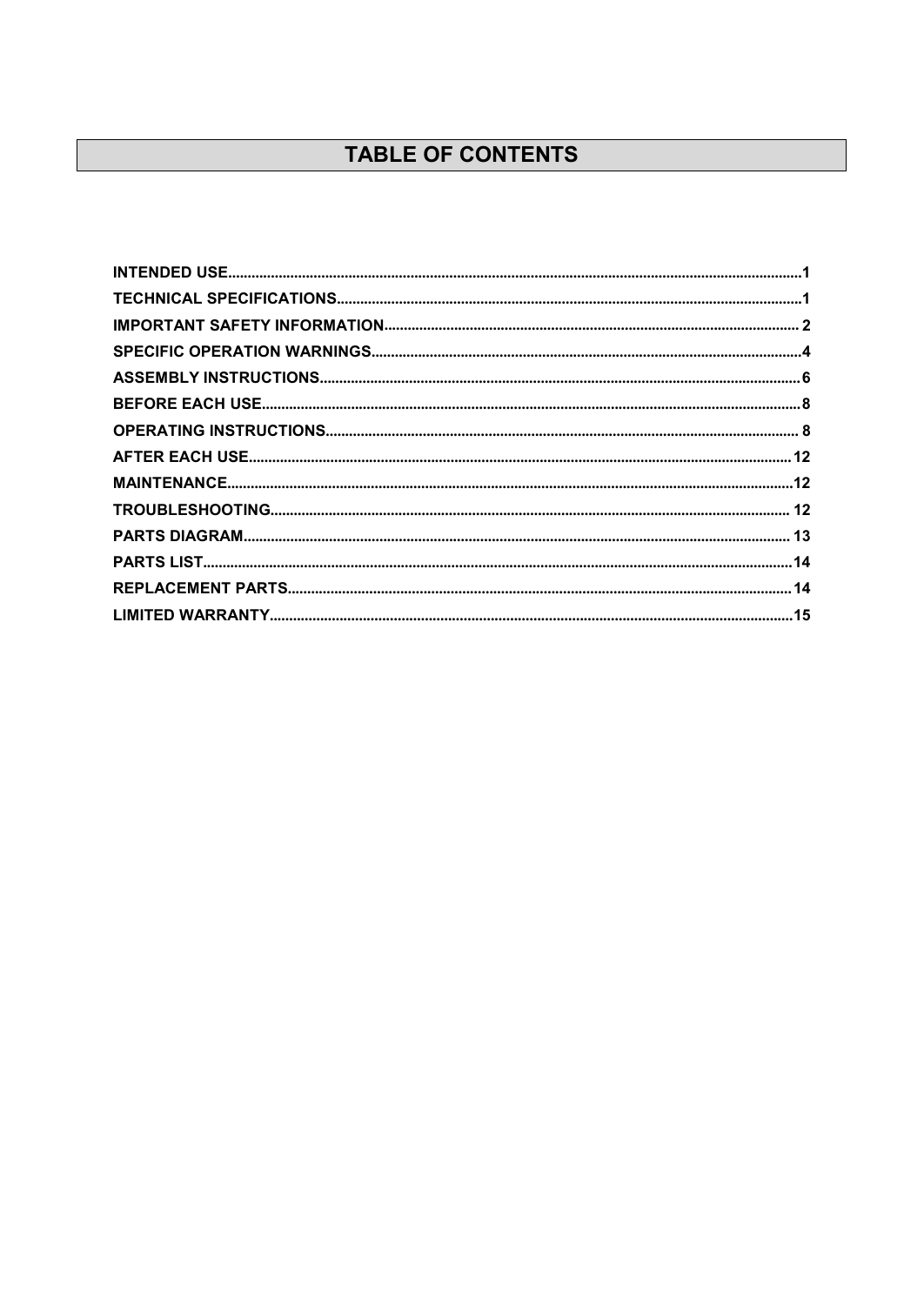## **INTENDED USE**

The TED Pro 12,000LBS. 12 Volt DC Electric Truck Winch has a cable tensioner to prevent cable tangling. The series-wound motor stays cooler during long pulls. The three-stage planetary gear system provides fast line speed. The automatic load-holding brake insures maximum safety. The free spooling provides a fast lineout while the 12 ft. ergonomic handheld remote control. The winch contains a roller fairlead with nylon bushing and an aircraft-grade wire rope

## <span id="page-2-0"></span>**TECHNICAL SPECIFICATIONS**

| <b>PROPERTY</b>                      | <b>SPECIFICATION</b>                                                                        |  |
|--------------------------------------|---------------------------------------------------------------------------------------------|--|
| Rated Single Line Pull               | 12,000 lb. (5454kg.)                                                                        |  |
| Application                          | Vehicle Recovery / For Trucks and SUVs                                                      |  |
| Motor                                | 7.0hp/5.2kw, Series Wound                                                                   |  |
| Power In & Power Out                 | Yes                                                                                         |  |
| Duty Cycle Rating                    | 5% (45 sec at Max Rated Load; 14min, 15 sec Rest)                                           |  |
| <b>Pendant Controller</b>            | Wired, 12 ft (3.7m) Long                                                                    |  |
| Gear Train                           | 3-stage Planetary                                                                           |  |
| Gear Ratio                           | 236:1                                                                                       |  |
| Freespool                            | <b>Sliding Ring Gear</b>                                                                    |  |
| <b>Brake</b>                         | Auto Load Holding                                                                           |  |
| Drum (Dia. XL)                       | Diameter 2.5"(63.5mm) x length9.6"(224mm)                                                   |  |
| <b>Clevis Hook</b>                   | 3/8", Replaceable with Spring-Loaded Safety Latch                                           |  |
| Fairlead                             | Roller with Nylon Bushings                                                                  |  |
| Wire Rope Size/Type                  | $0.375" \times 85.3"$ (9.5mm $\times$ 26m)                                                  |  |
|                                      | Nominal Strength=14,000 lb.                                                                 |  |
|                                      | <b>7X19 Galvanized Steel</b>                                                                |  |
|                                      | Aircraft Wire Rope                                                                          |  |
| <b>Battery</b>                       | 12V DC Minimum650 CCA                                                                       |  |
| <b>Battery Cables</b>                | Min. 3.5Gauge                                                                               |  |
| <b>Mounting Bolt Pattern</b>         | 10"x 4.5"(254mm x 114.3mm)                                                                  |  |
|                                      | Winch:4xG8, M12-1.75X25mm                                                                   |  |
| <b>Mounting Hardware</b>             | Fairlead:2xG8.M10-1.50X30mm                                                                 |  |
|                                      | Solenoid Box: 2xG8.ST-M5X14mm                                                               |  |
| <b>Overload Protection</b>           | <b>Inline Circuit Breaker</b>                                                               |  |
| Sound Rating                         | 85dB                                                                                        |  |
| <b>Overall Dimensions</b><br>(LXDXH) | 21" X 6.4" X 8.3"                                                                           |  |
| Weight                               | 40kgs                                                                                       |  |
| IP Rating                            | IP68-Winch and Controls (resistant to powerful water jets, except remote control<br>switch) |  |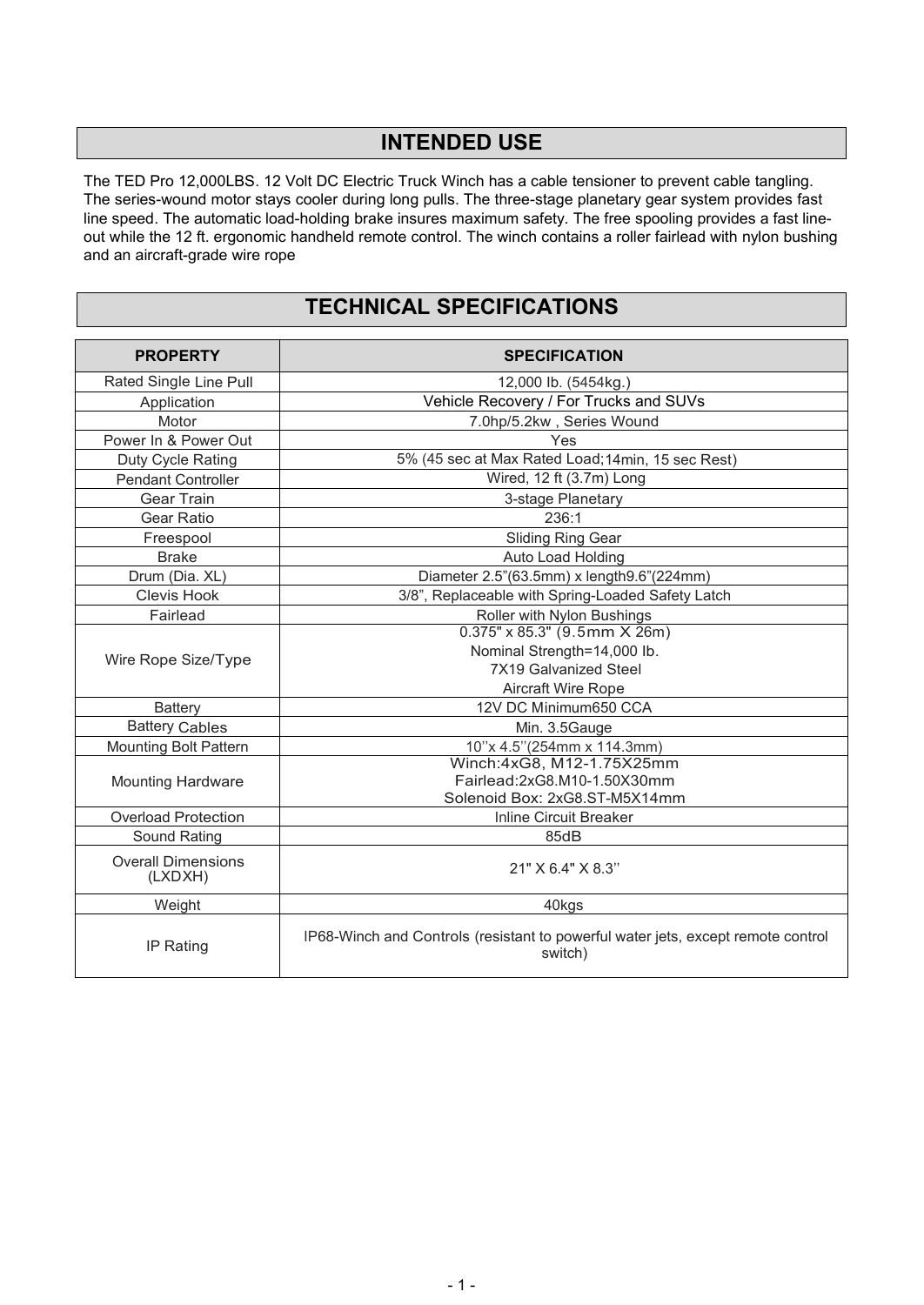| Pull, speed, amps  |                          |                |
|--------------------|--------------------------|----------------|
| Line pull lbs(kgs) | Line speed ft/min(m/min) | Current (Amps) |
| O                  | 30.0(9.15)               | 56             |
| 3000(1360)         | 11.4(3.5)                | 165            |
| 6000(2727)         | 7.5(2.3)                 | 260            |
| 9000(4082)         | 5.9(1.8)                 | 340            |
| 12000(5454)        | 4.9(1.5)                 | 410            |

|       | Line pull and rope capacity in each layer |                                   |
|-------|-------------------------------------------|-----------------------------------|
| Layer | Rated line pull lbs(kgs)                  | Total<br>drum<br>rope on<br>ft(M) |
|       | 12000(5454)                               | 16.3(5.0)                         |
| 2     | 9210(4186)                                | 37(11.2)                          |
| 3     | 8030(3642)                                | 61(18.6)                          |
|       | 6894 (3127)                               | 85.3(26.0)                        |

## <span id="page-3-0"></span>**IMPORTANT SAFETY INFORMATION**

- Read and understand all instructions. Failure to follow all instructions may result in fire, serious injury and /or DEATH.
- The warnings, cautions, and instructions in this manual cannot cover all possible conditions or situations that could occur. Exercise common sense and caution when using this electric winch. Always be aware of the environment and ensure that the electric winch is used in a safe and responsible manner.
- Do not allow persons to operate or assemble the electric winch until they have read this manual and have developed a thorough understanding of how it works.
- Do not modify this electric winch in any way.Unauthorized modification may impair the function and/or safety and could affect the life of the electric winch. There are specific applications for which the electric winch was designed.
- Use the right tool for the job. DO NOT attempt to force small equipment to do the work of larger industrial equipment. There are certain applications for which this electric winch was designed. The tool will be a safer and do the job better at the capacity for which it was intended. DO NOT use this equipment for a purpose for which it was not intended.
- Industrial or commercial applications must follow OSHA requirements.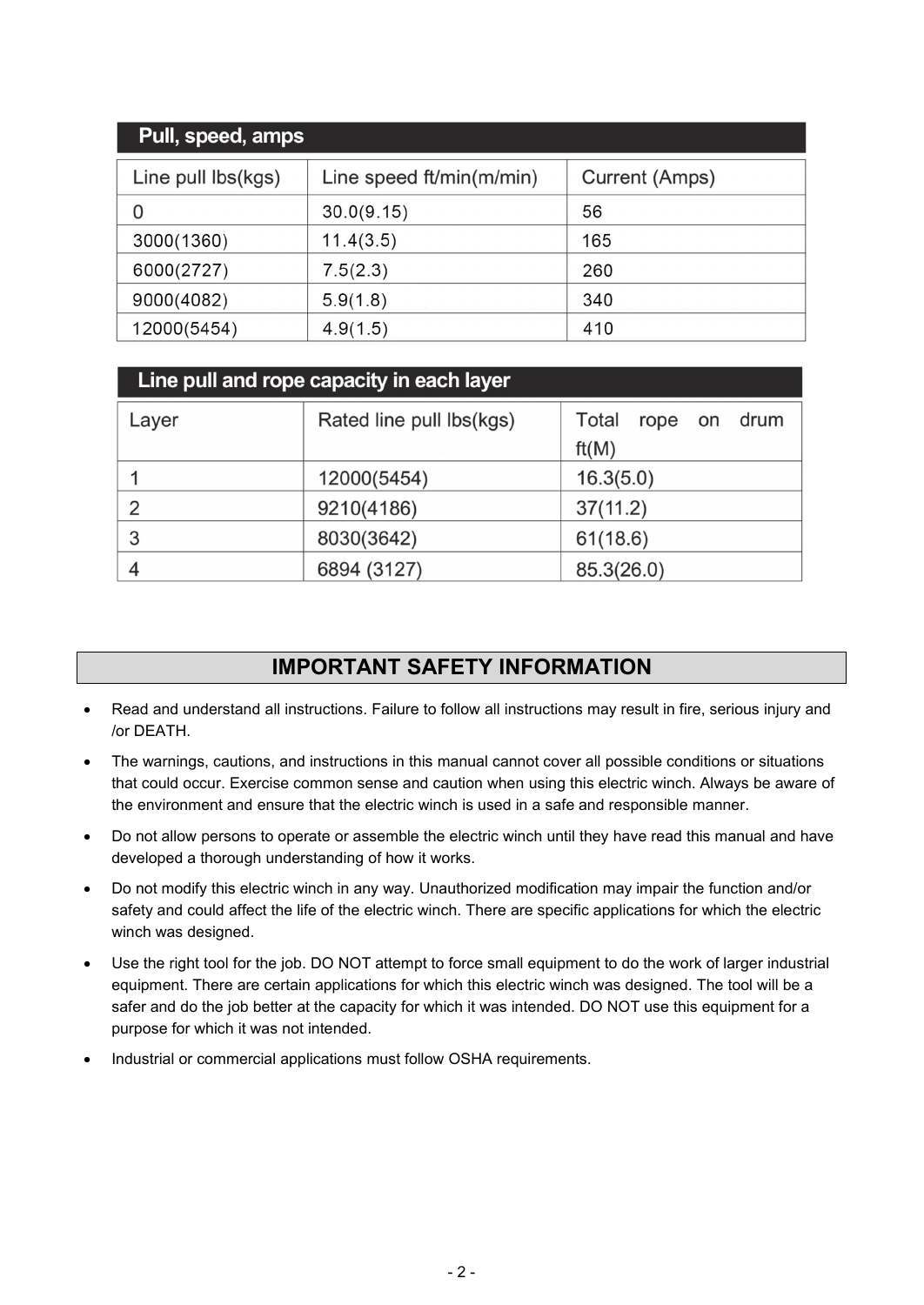## ⚠**WARNING**

#### **WORK AREA SAFETY**

- Inspect the work area before each use. Keep work area clean, dry, free of clutter, and well-lit. Cluttered, wet, or dark work areas can result in injury. Using the electric winch in confined work areas may put you dangerously close to other cutting tools and rotating parts.
- Keep children and bystanders away from the work area while operating the tool. Do not allow children to handle the electric winch.

#### ⚠**WARNING**

#### **PERSONAL SAFETY**

- Stay alert, watch what you are doing, and use common sense when operating the electric winch. Do not use the electric winch while you are tired or under the influence of drugs, alcohol, or medication. A moment of inattention while operating the tool may result in serious personal injury.
- Dress properly. Do not wear loose clothing, dangling objects, or jewelry. Keep your hair, clothing and gloves away from moving parts. Loose clothes, jewelry, or long hair can be caught in moving parts. Air vents on the tool often cover moving parts and should be avoided.
- Wear the proper personal protective equipment when necessary. Use ANSIZ87.1 compliant safety goggles (not safety glasses) with side shields, or when needed, a face shield. Use a dust mask in dusty work conditions. Also use non-skid safety shoes, hardhat, gloves, dust collection systems, and hearing protection when appropriate. This applies to all persons in the work area.
- Do not overreach. Keep proper footing and balance at all times.

#### ⚠**CAUTION**

#### **WINCH USE AND CARE**

- Inspect before every use, do not use if damaged or parts loose. Examine the winch forstructural cracks, bends, damage, frayed or kinked wire rope, and any other conditions that may affect the safe operate of the winch. Do not use the winch even if minor damage appears. A kink permanently weakens the wire rope, even after it is straightened out; kinked wire rope can fail suddenly and must not be used.
- Do not force the winch. Products are safer and do a better job when used in the manner for which they are designed. Plan your work, and use the correct product for the job.
- Store the winch when it is not in use. Store it in a dry, secure place out of the reach of children. Inspect the tool for good working condition prior to storage and before re-use.
- Use only accessories that are recommended by the manufacturer for use with your product. Accessories that may be suitable for one product may create a risk of injury when used with another tool. Never use an accessory that has a lower operating speed or operating pressure than the tool itself.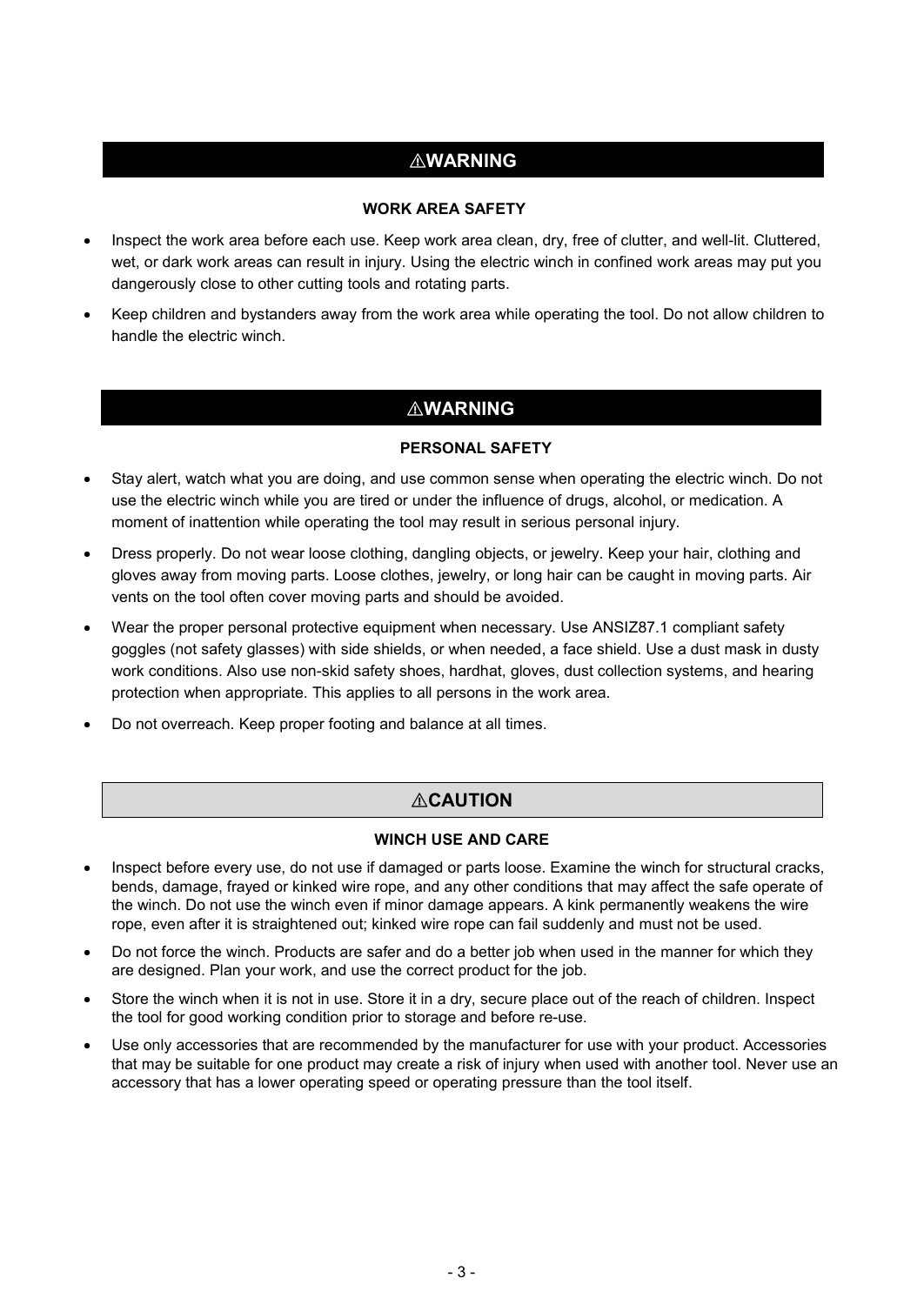## <span id="page-5-0"></span>**SPECIFIC OPERATION WARNINGS**

## ⚠**WARNING**

#### **GENERAL SAFETY**

- To prevent injury or property damage, read and understand all instructions before operating winch.
- Wear ANSI Z87.1 compliant safety goggles and heavy duty leather work gloves during operation.
- Do not exceed the rated load capacity. Be aware of dynamic loading! Sudden load movement may briefly create excess load causing product failure.

#### **INSTALLATION SAFETY**

- Choose a mounting location that can support the winch and rated load capacity.
- Do not weld mounting bolts
- Use supplied power cords and wire rope listed in manual only. Do not use thinner/longer cables or link multiple cables together.
- Keep hands clear of winch rope, hook loop, hook and fairlead opening during installation, operation, and when spooling in or out.
- Wrap the wire rope under 500 lbs. of tension before use. Otherwise, the wire rope may bind during operation.
- Do not route electrical cables near sharp edges or parts that will move or become hot.
- Ventilate area well before and while working on battery. Explosive hydrogen gas can accumulate and explode when ignited by a spark or open flame.
- Only connect to a clean, corrosion free battery.
- Remove all jewelry and metallic objects before working near battery.

#### **WINCHING SAFETY**

- Inspect winch rope, hook, and slings before operating winch. Frayed, kinked or damaged winch rope must be replaced immediately. Damaged components must be replaced before operation.
- Do not maintain power to the winch if the motor stalls. Verify the load is within the rated capacity for the wire rope layer. Make sure the battery is fully charged. Use double line rigging whenever possible.
- Do not engage or disengage clutch while under load.
- Always ensure hook latch is closed and not supporting load.
- Never apply load to hook tip or latch. Apply load only to the center of hook.
- Never use a hook whose throat opening has increased, or whose top is bent or twisted.
- Keep clear of fairlead when operating. Do not try to guide wire rope.
- Do not place any fingers through the hook. Fingers may be caught and get pulled into the fairlead or drum. Use the included strap to hold the hook instead.
- Stay out of the direct line that the wire rope is pulling. If it slips or breaks, it will create a whiplash effect. Utilize a winch dampener to help absorb the force released if the wire rope breaks.
- Do not use for overhead hoisting. This winch is intended to be used for pulling only.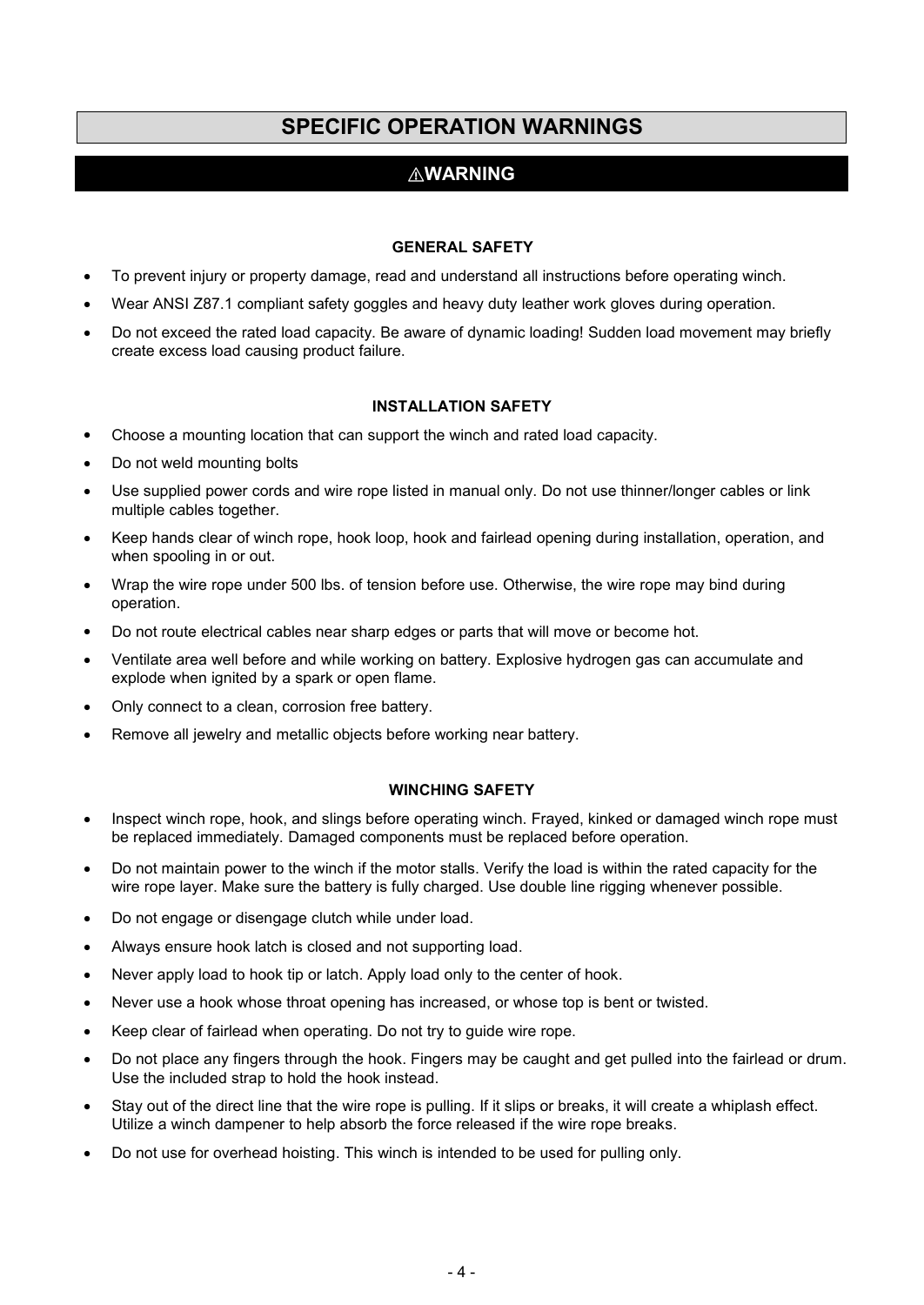- Use a spotter to assist you in ensuring that it is safe to operate the winch. Make sure the spotter is out of the way of the vehicle and the wire rope before activating the winch.
- Do not use the hand crank, if equipped, to assist the winch.
- Do not use vehicle to pull on the wire rope and "assist" the winch.
- Do not use to transport people or animals.
- Disconnect battery cables before working near the wire rope, drum, fairlead or load, to prevent accidental starting.
- Keep wire rope straight to avoid kinking the wire rope.
- Keep children and bystanders away while operating.
- Hook onto the object using a pulling point, tow strap or chain. Do not wrap the wire rope around the object and hook onto the wire rope itself.
- Do not use a recovery strap while winching.
- Secure the load after moving. Do not lock the mechanism.
- Keep at least 5 full turns of wire rope on the drum.
- Keep clear of the wire rope, hook, and load while winching. Do not step over the wire rope. Do not push sideways against the wire rope under tension; wire rope might break under this load and recoil back, striking the person pushing against it or a bystander.
- If the wire rope begins to get entangled, stop the winch immediately and release the wire rope using the switch.
- Only winch with the winching vehicle's transmission placed in neutral. Winching with a vehicle's transmission in gear or park may damage the transmission. A vehicle's transmission is not designed to handle this type of load.
- Do not operate the winch on extreme slopes. Do not exceed the angles for a roller fairlead. For a hawse fairlead, the angle should be as close to 180 degrees as possible.
- People with pacemakers should consult their physicians before use. Electromagnetic fields in close proximity to heart pacemaker could cause pacemaker interference or pacemaker failure.
- Remove any element or obstacle that may interfere with safe operation of the winch.
- Always use supplied hook strap whenever spooling winch rope in or out, during installation and during operation.
- Always take time to use appropriate rigging techniques for winch pull.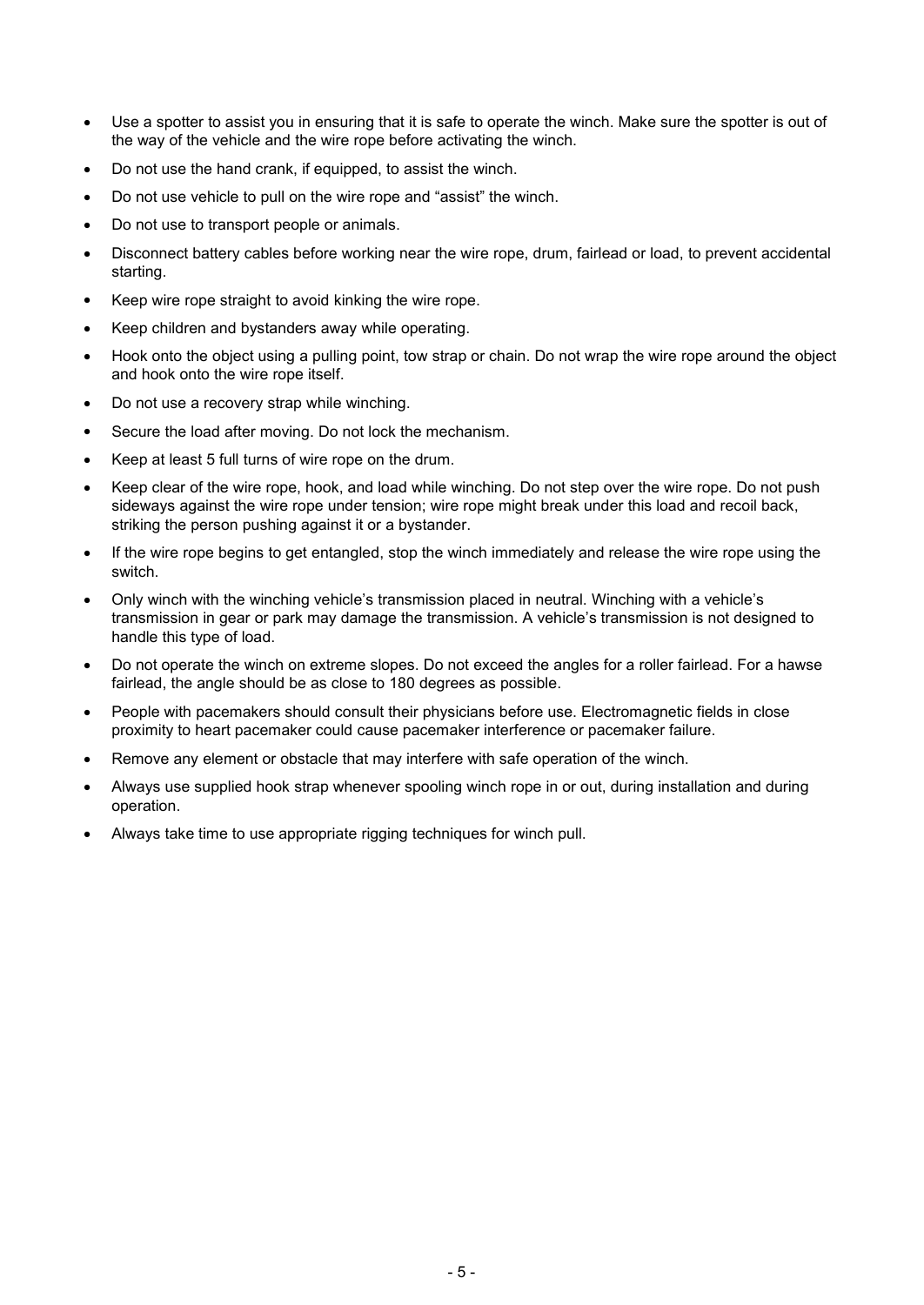## <span id="page-7-0"></span>**ASSEMBLY INSTRUCTIONS**

#### ⚠**WARNING**

Read the entire Important Safety Information section at the beginning of this manual including all text under subheadings before set up or use of this electric winch.

#### **Mounting the Winch:**

- **1.** The mounting plate must be rated to at least the winch's capacity.
- 2. Align the winch perpendicular to centerline of the vehicle at the desired location and mark the locations of the winch base holes. Compare the dimensions of the marked holes.
- **3.** Before drilling, verify that the installation surface has no hidden components or structural pieces that will be damaged.

**NOTE:** This winch can generate extreme forces. Select a location that can withstand threated capacity without damage or weakening. Steel reinforcement plates may be needed or a certified welder may need to weld on additional bracing depending on the mounting location.

- **4.** Drill holes appropriate for the hardware at the marked locations.
- **5.** Install the winch using hardware described under the specifications table.

#### **Mounting the Solenoid Assembly:**

- 1. Place the solenoid box in a suitable place close enough to the winch to allow the cable to be routed properly.
- 2. Mark the desired location of the screw holes.
- 3. Verify that the installation surface has no hidden components or structural pieces that will be damaged before drilling.
- 4. Drill pilot holes for the mounting screws.
- 5. Secure in place with mounting screws.



#### **Wiring:**

To prevent serious injury from explosion, due to sparking at the battery connection, disconnect the Battery Cables before making other wiring connections.

To prevent serious injury from leaking battery acid, do not use a dirty, corroded, or leaking battery. Only use a 12V automotive (or equivalent) battery, in good condition.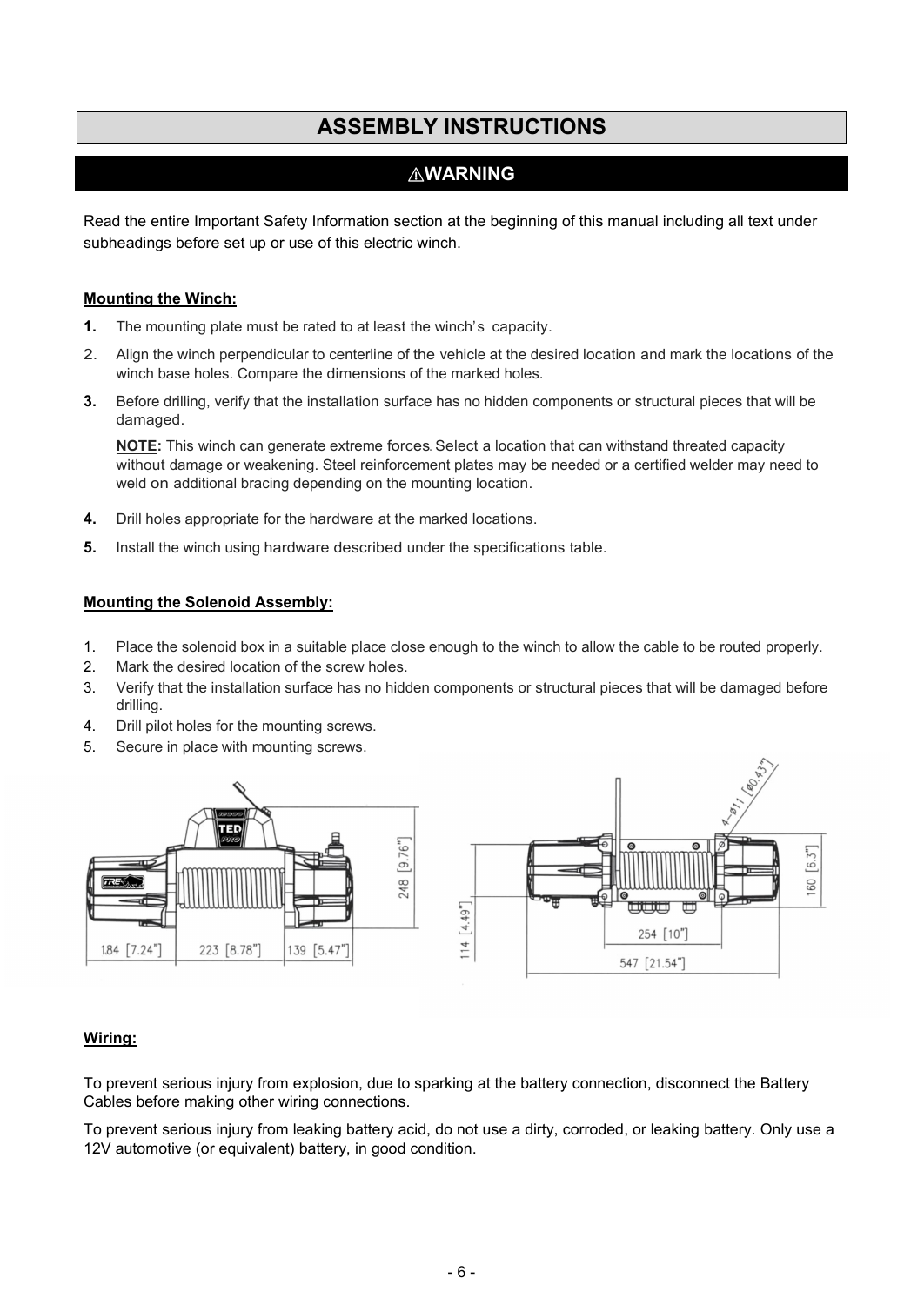- 1. Plan a route for the wiring from the point of the vehicle where the winch will be mounted, or used, to the battery.This route must be secured and out of the way of moving parts, road debris, or any possibility of being damaged by operation or maintenance of the vehicle. For example, you may wish to route the wires under the vehicle, attaching it to the frame using suitable fasteners Do not attach the wires to the exhaust system, drive shaft, emergency brake cable, fuel line, or any other components which may create damage to the wiring through heat or motion, or create a fire hazard.
- 2. If you drill through the bumper or any part of the body to route the wires, be sure to install a rubber grommet in the hole to prevent fraying of the wires at that point.
- 3. Route the Cables from the Solenoid to the battery and from the Solenoid to the winch, following the precautions discussed. See the following picture.



- 4. Attach the red, black and yellow cables to the terminals on the winch. The winch terminals are color coded.
- 5. Attach the circuit breaker to the positive terminal on the battery.6. Attach the red battery cable to the circuit breaker.
- 
- 7. Attach the black battery cable directly to the negative terminal of the battery.
- 8. Lift the socket cover exposing the electrical switch connector. Insert the pendant connector into the socket.

**NOTE:** The attachment of the Motor Cables determines the operation of the Remote's button. After the unit is mounted and powered, check the direction of the Power In and Power Out on the Remote button. If you wish to change the direction on the Remote, disconnect the Battery Cables from the battery, switch the Motor Cable connections on the Motor Assembly, then reconnect the Battery Cables.

9. Disconnect the pendant controller when not in use.

#### **Preparing the Wire Rope:**

- **1.** The wire rope must be properly coiled under tension to be able to support a load without damage.
- 2. Uncoil the wire rope, expect for 5 full wraps.
- 3. Recoil the rope back into the winch under at least 500 lb. of tension.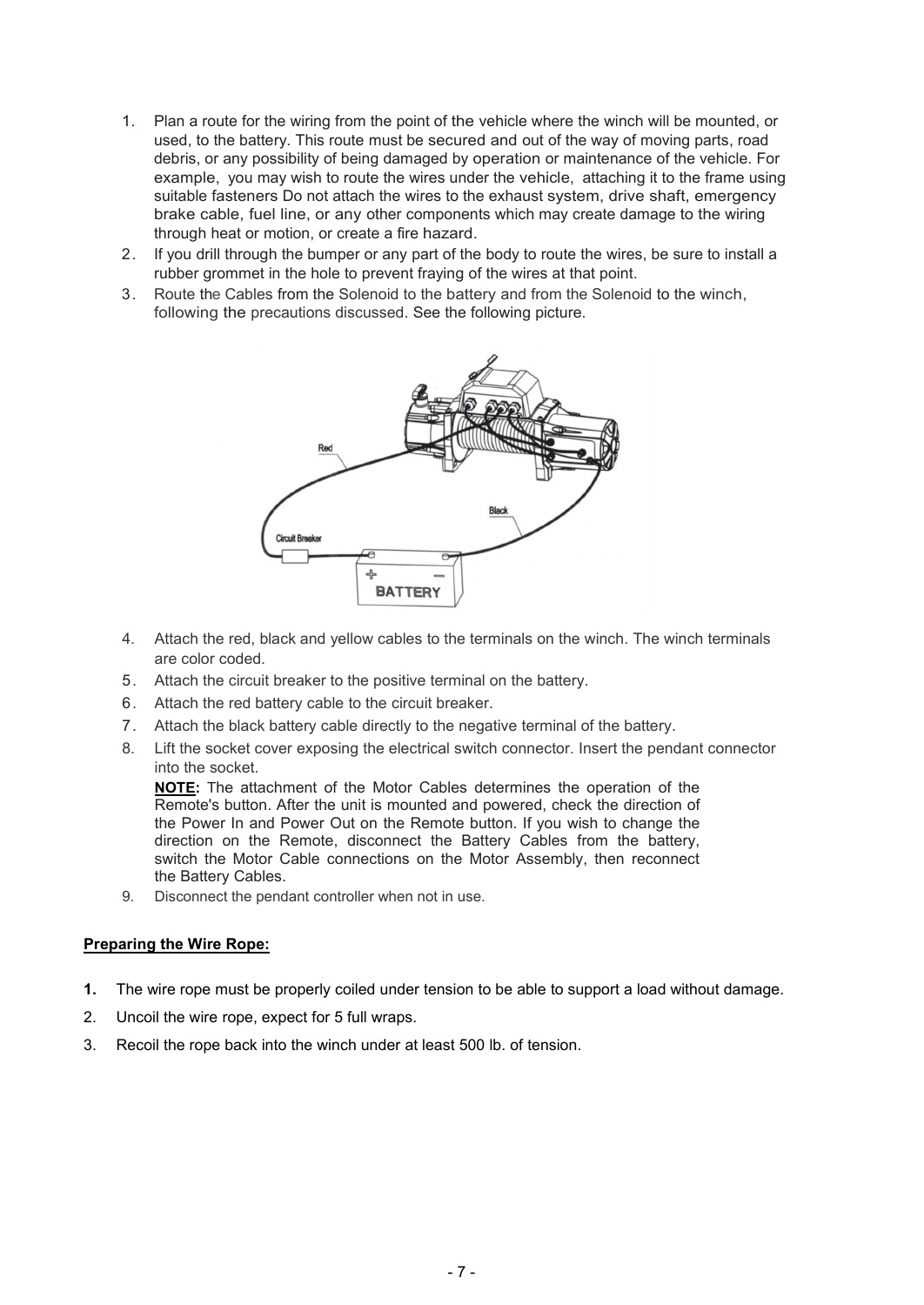## <span id="page-9-0"></span>**BEFORE EACH USE**

## ⚠**WARNING**

- <span id="page-9-1"></span>Inspect winch rope, hook, and slings before operating winch. Frayed, kinked or damaged winch rope must be replaced immediately. Damaged components must be replaced before operation.
- Wrap the wire rope under 500 lbs. of tension before use. Otherwise, the wire rope may bind during operation.
- Ventilate area well before and while working on battery. Explosive hydrogen gas can accumulate and explode when ignited by a spark or open flame.
- Remove all jewelry and metallic objects before working near battery.

## **OPERATING INSTRUCTIONS**

#### ⚠**WARNING**

- Read the entire Important Safety Information section at the beginning of this manual, including all text under subheadings before set up or use of this electric winch.
- The instructions that follow are basic guidelines only and cannot cover all situations encountered during use. The operator and assistants must carefully plan usage to prevent accidents.



- 1. Examine the wire rope. Do not use the winch ifthe wire rope is frayed, kinked, or damaged.
- 2. Fully charge the vehicle's battery.
- 3. Check the winch's electrical connections. AII connections must be tight and clean.
- 4. Put the vehicle's transmission in Neutral.
- 5. If the vehicle where the winch is mounted is not supposed to be moved, engage the emergency brake and block the wheels using wheel chocks (sold separately.)
- 6. To pull out the wire rope, move the clutch control to the released position, shown below. Slide the loop of the hook strap over the hook, and then pull on the hook strap to pull out the wire rope.
- 7. Hook onto the object using a pulling point, tow strap, tree strap, or chain. See the following picture.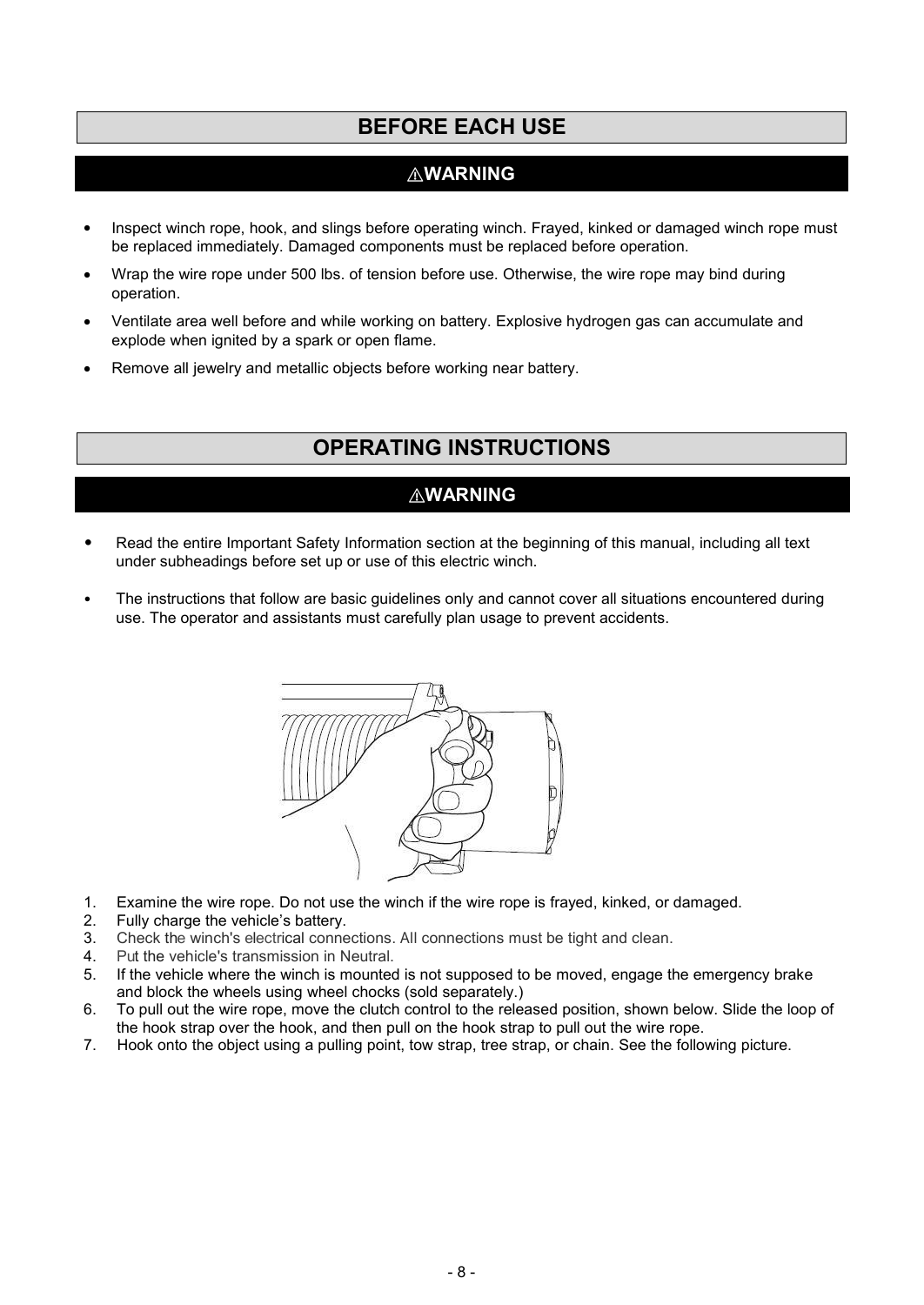## ⚠**WARNING**

Leave at least five full turns of wire rope on the drum.



Do not wrap the wire rope around the object and hook onto the wire rope itself. This can damage the object being pulled, and kink or fray the wire rope.

8. Attachment point must be centered in loop of hook and the hook's safety clasp must be fully closed. See the following picture.



- 9. Do not use a recovery strap while winching. They are designed to stretch and can suddenly whip back towards the operator during a winching operation.
- 10. Place a heavy rag or carpet (sold separately) over the wire rope span, 6 feet from the hook to help absorb the force released if the wire rope breaks.



11. Re-engage the clutch by moving the clutch handle to the engaged position, see the following picture.

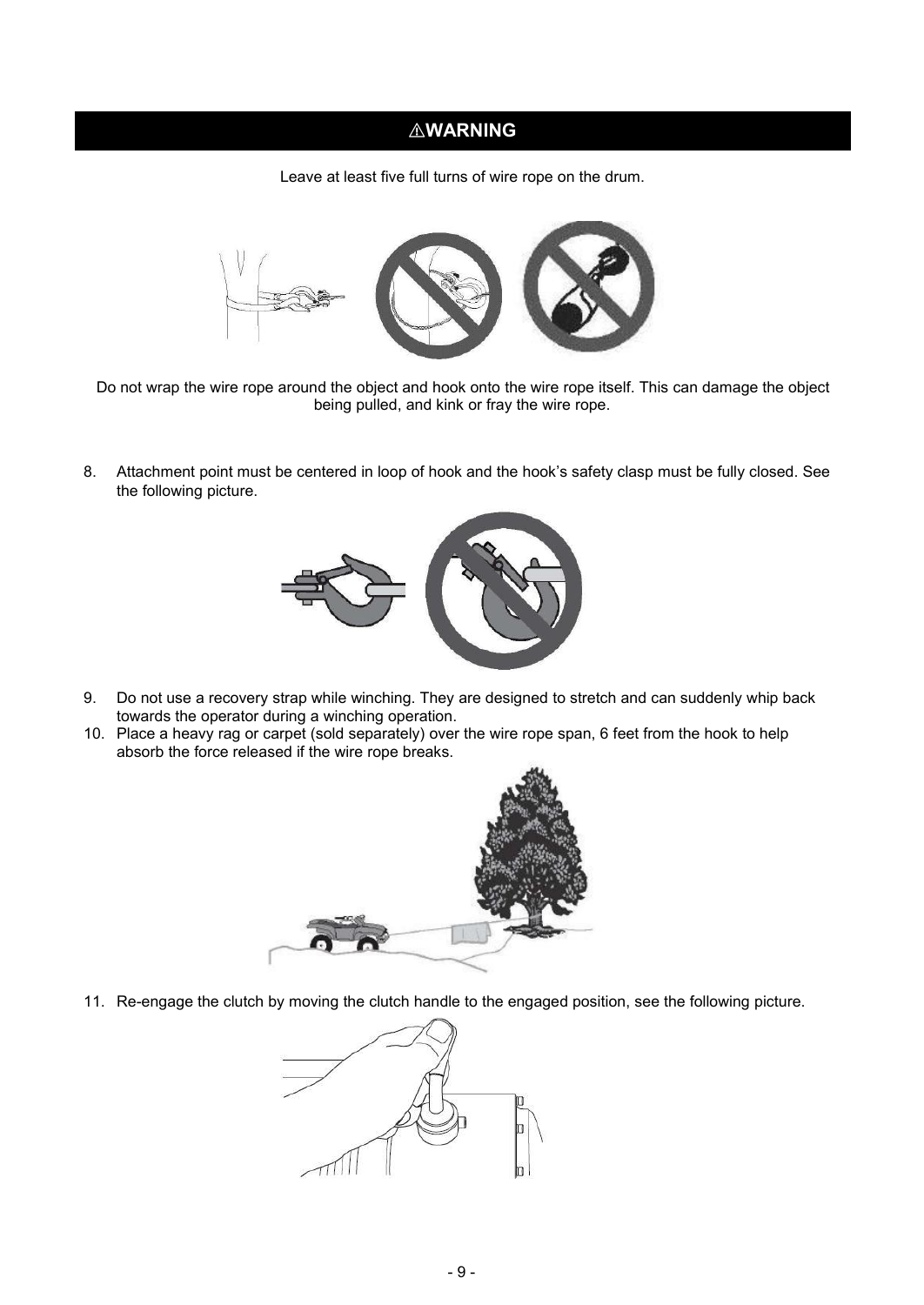#### ⚠**WARNING**

Do not allow anyone to stand near the wire rope or in line with the wire rope behind the winch while it is under power. If the wire rope should slip or break, it can suddenly whip back towards the winch, causing a hazard for anyone in the area. Stand far to the side while winching.

12. Attach the pendant controller to the socket on the solenoid assembly. See the following picture.



13. Operate the pendant controls briefly to ensure they work properly. If operation is reversed, the power cables may be connected backwards.Correct any such issue before use.



- 14. When it is safe to do so, use the power switch on the pendant controller to retract the wire rope, and winch the item as desired. Do not power the hook all the way into the fairlead to prevent damage.
- 15. Do not operate the winch at extreme angles. Do not exceed the angles shown below for a roller fairlead. For a hawse fairlead, the angle should be as close to straight as possible.

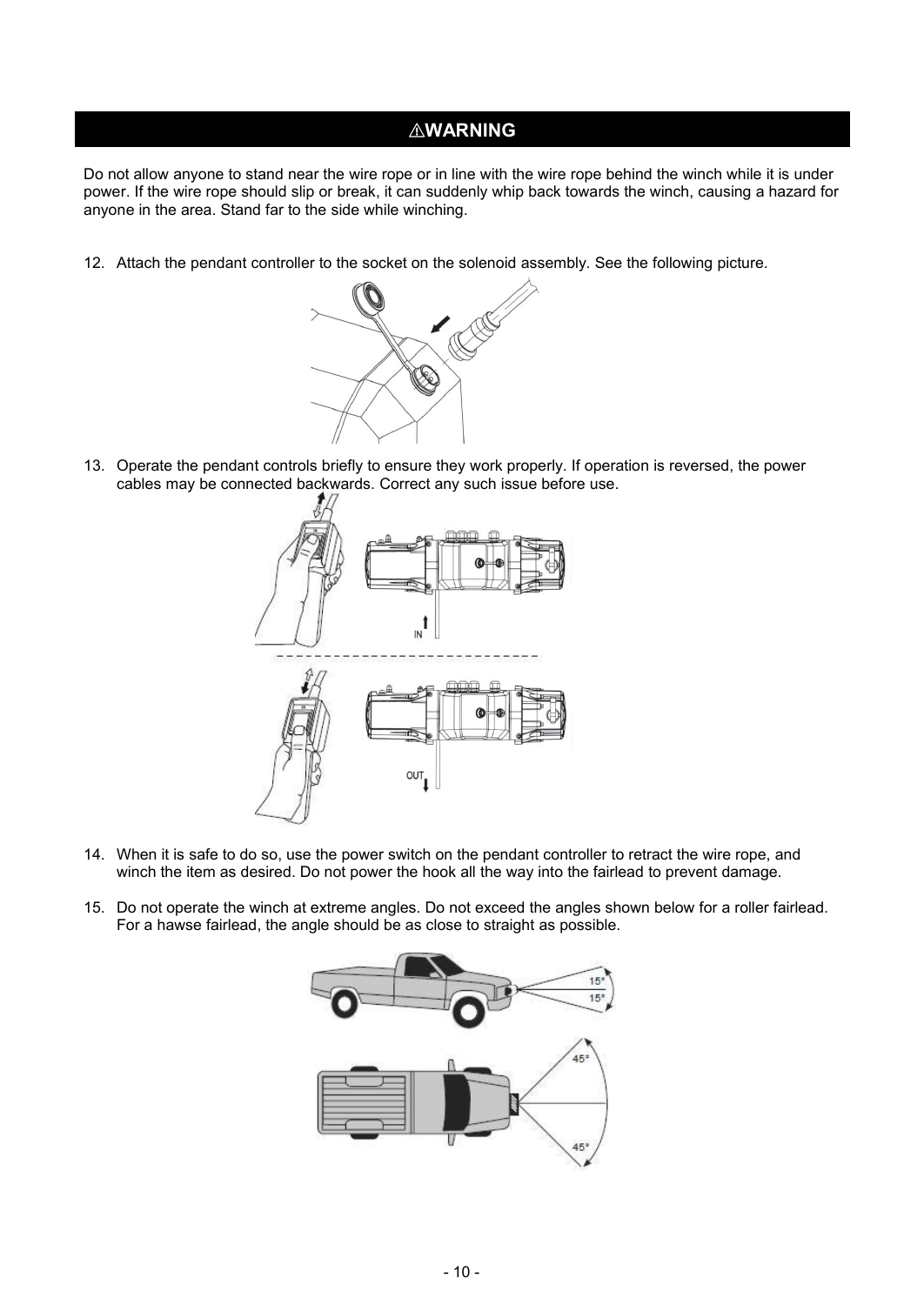16. If the object to be pulled must be pulled at an angle in relation to the winch, use a pulley (sold separately) and an anchor point directly in front of the winch, as shown in the following picture, to keep the wire rope pull straight.



#### ⚠**WARNING**

Stop the winch and release tension on the wire rope before moving the rag or carpet placed on it.

- 17. Do not continue use of the winch until the battery is completely run down.
- 18. You may wish to keep the engine running while using this winch, to continually recharge the battery.<br>However, exercise extreme caution when working around a running vehicle and ONLY operate a vehicle in an outdoor area.
- 19. When finished pulling the load, reverse the direction of the winch just enough to release tension on the wire rope so that you can unfasten the hook from the load and reel in the wire rope.

#### **Duty Cycle (Duration of Use):**

Avoid damage to the winch by not winching for more than the prescribed duty cycle time.

The Duty Cycle defines the amount of time, within a 15 minute period, during which a winch can operate at its maximum capacity without overheating.

For example, this winch with a 5% duty cycle at its maximum load must be allowed to rest for at least 14 minutes, 15 seconds after every 45 seconds of continuous operation. Failure to carefully observe duty cycle limitations can easily over-stress a winch contribution to premature winch failure.

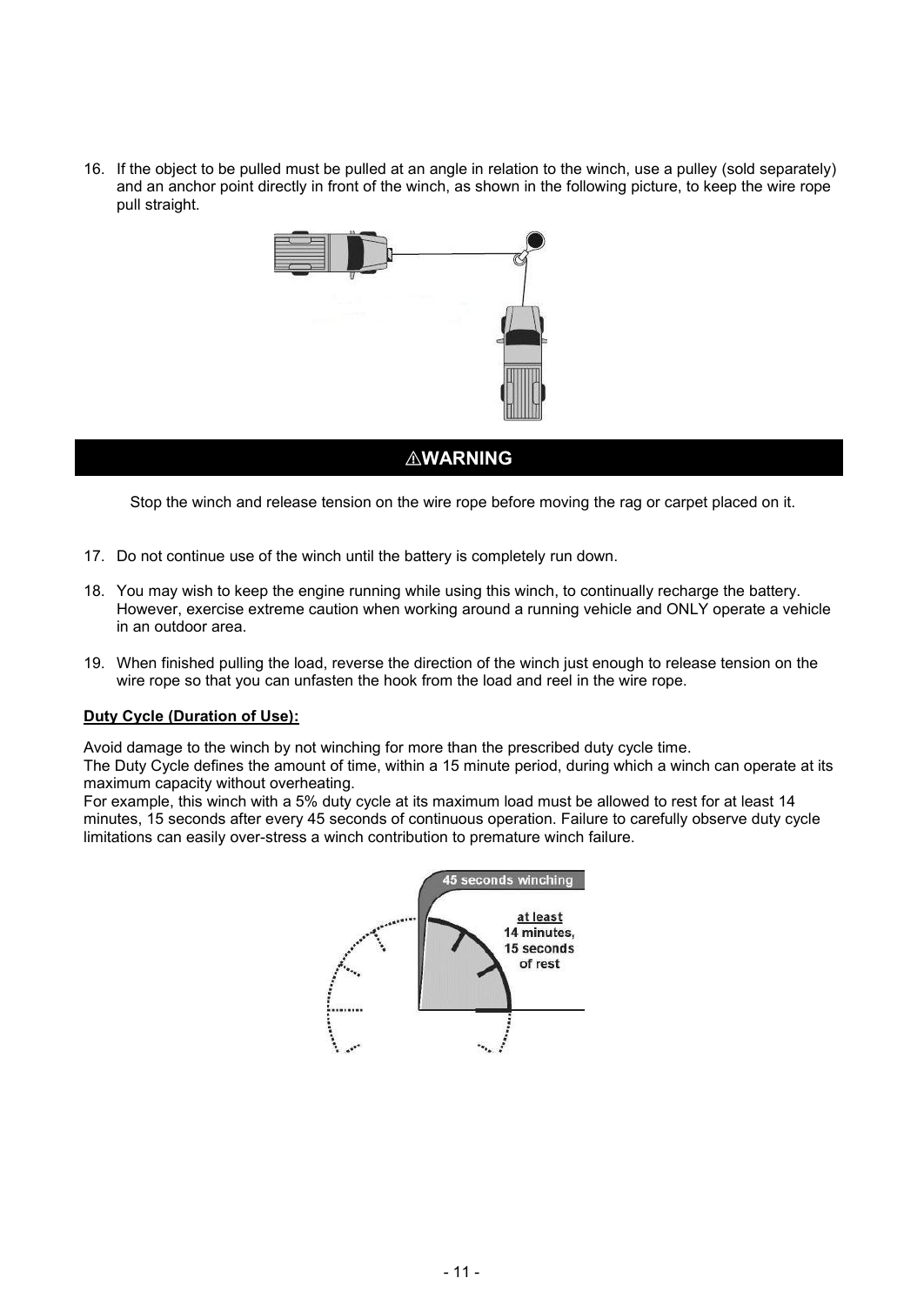## <span id="page-13-0"></span>**AFTER EACH USE**

#### ⚠**WARNING**

Wipe external surfaces of the winch with a clean cloth.

## <span id="page-13-1"></span>**MAINTENANCE**

#### ⚠**WARNING**

- To prevent serious injury from accidental operation: disconnect the battery cables before performing any inspection, maintenance, or cleaning procedures.
- To prevent serious injury from winch failure: do not use damaged equipment.If an abnormal noise or vibration occurs, have the problem corrected before further use.
- Lubricate the wire rope occasionally with a light oil.
- The winch's internal mechanism is permanently lubricated. Do not open the housing. However, if the winch is submerged, it should be opened, dried, and re-lubricated by a qualified technician as soon as possible to prevent corrosion.

## <span id="page-13-2"></span>**TROUBLESHOOTING**

#### ⚠**WARNING**

- Follow all safety precautions whenever diagnosing or servicing the tool.
- Disconnect power supply before service.

Use the table below to troubleshoot problems before contacting service personnel or your local dealer. If the problem continues after troubleshooting, call your local dealer for assistance.

| <b>Failure</b>            | <b>Possible Cause</b>                                                                                                                                                                                                                                     | <b>Corrective Action</b>                                                                                                                                                                                                                                                                                                                                                                                                                                    |
|---------------------------|-----------------------------------------------------------------------------------------------------------------------------------------------------------------------------------------------------------------------------------------------------------|-------------------------------------------------------------------------------------------------------------------------------------------------------------------------------------------------------------------------------------------------------------------------------------------------------------------------------------------------------------------------------------------------------------------------------------------------------------|
| Motor<br>overheats        | Incorrect power cords<br>1.<br>Winch running time too long<br>2.                                                                                                                                                                                          | Use only supplied power cords<br>Allow winch to cool down periodically                                                                                                                                                                                                                                                                                                                                                                                      |
| Motor does<br>not turn on | Switch assembly not connected<br>1.<br>properly.<br>Loose battery cable connections<br>2.<br>Vehicle battery needs charging<br>3.<br>Solenoid malfunctioning<br>4.<br>Defective switch assembly<br>5.<br>Defective motor<br>6.<br>Water has entered motor | Insert switch assembly all the way into<br>1.<br>connector.<br>Tighten nuts on all cable connections<br>2.<br>Fully charge battery<br>3.<br>Tap solenoid to loosen contacts.<br>4.<br>Apply12 volts to coil terminals<br>directly. A clicking indicates<br>proper activation<br>Replace switch assembly<br>5.<br>Check for voltage at armature port<br>6.<br>with switch pressed. If voltage is<br>present, replace motor<br>Allow to drain and dry. Run in |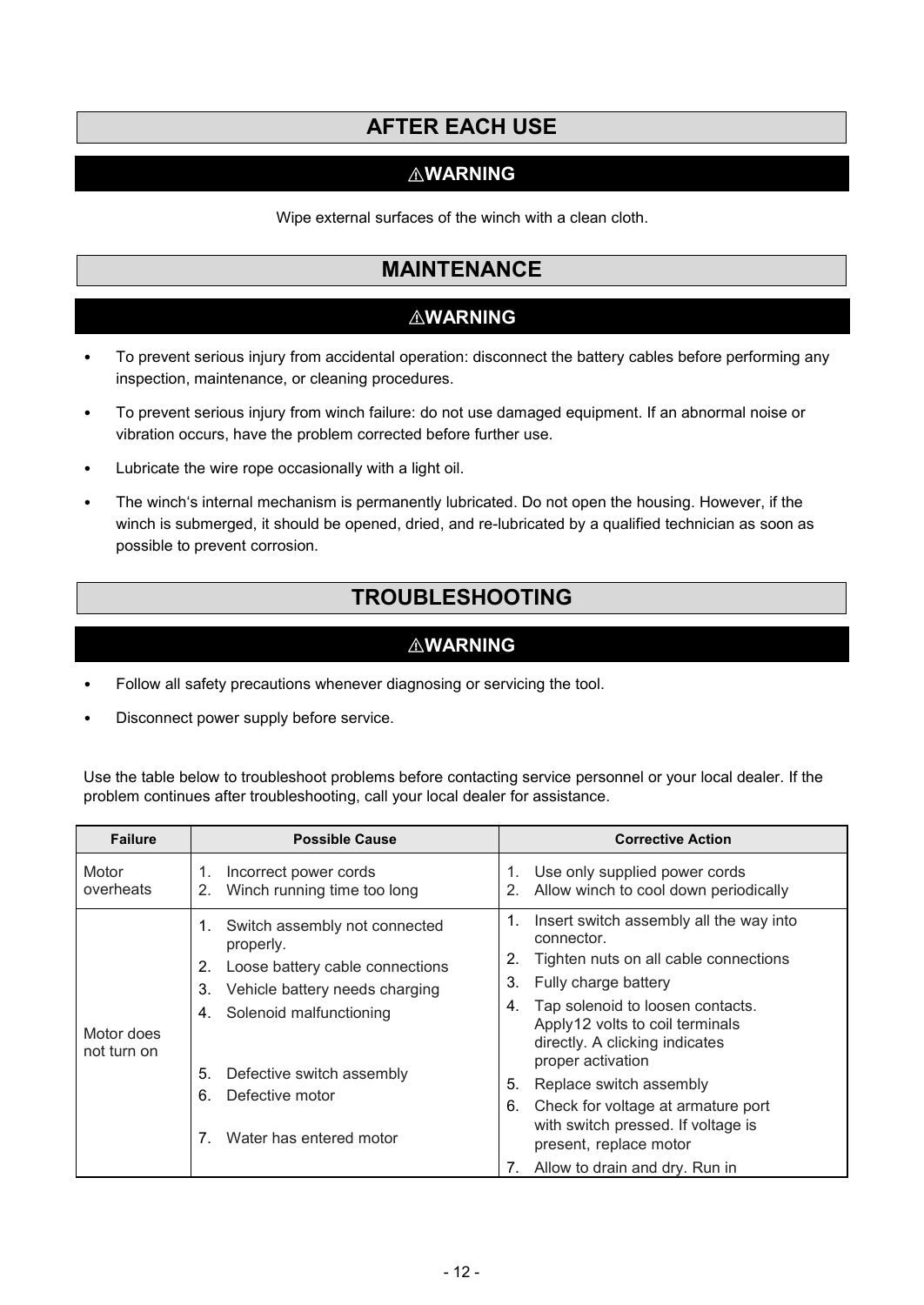|                                                      | 8.<br>Internal damage or wear                                                                                      | short bursts without load until<br>completely dry<br>Have technician service winch<br>8.                                                        |
|------------------------------------------------------|--------------------------------------------------------------------------------------------------------------------|-------------------------------------------------------------------------------------------------------------------------------------------------|
| Motor runs<br>but wire rope<br>drum does<br>not turn | Clutch not engage                                                                                                  | Move the Clutch Handle to the Engaged<br>position. If problem persists contact a qualified<br>technician to check and repair unit.              |
| Motor runs<br>slowly or<br>without<br>normal power   | 1 Insufficient current or voltage<br>2. Loose or corroded battery<br>cable connections<br>3. Incorrect power cords | Battery weak, recharge<br>1.<br>Run winch with vehicle motor running<br>Clean, tighten, or replace<br>2.<br>Use only supplied power cords<br>3. |
| Motor runs in<br>one direction<br>only               | Defective or stuck solenoid<br>Defective switch assembly.<br>2.                                                    | Tap solenoid to loosen contacts<br>Repair or replace solenoid<br>Replace switch assembly<br>3.                                                  |

## <span id="page-14-0"></span>**PARTS DIAGRAM**

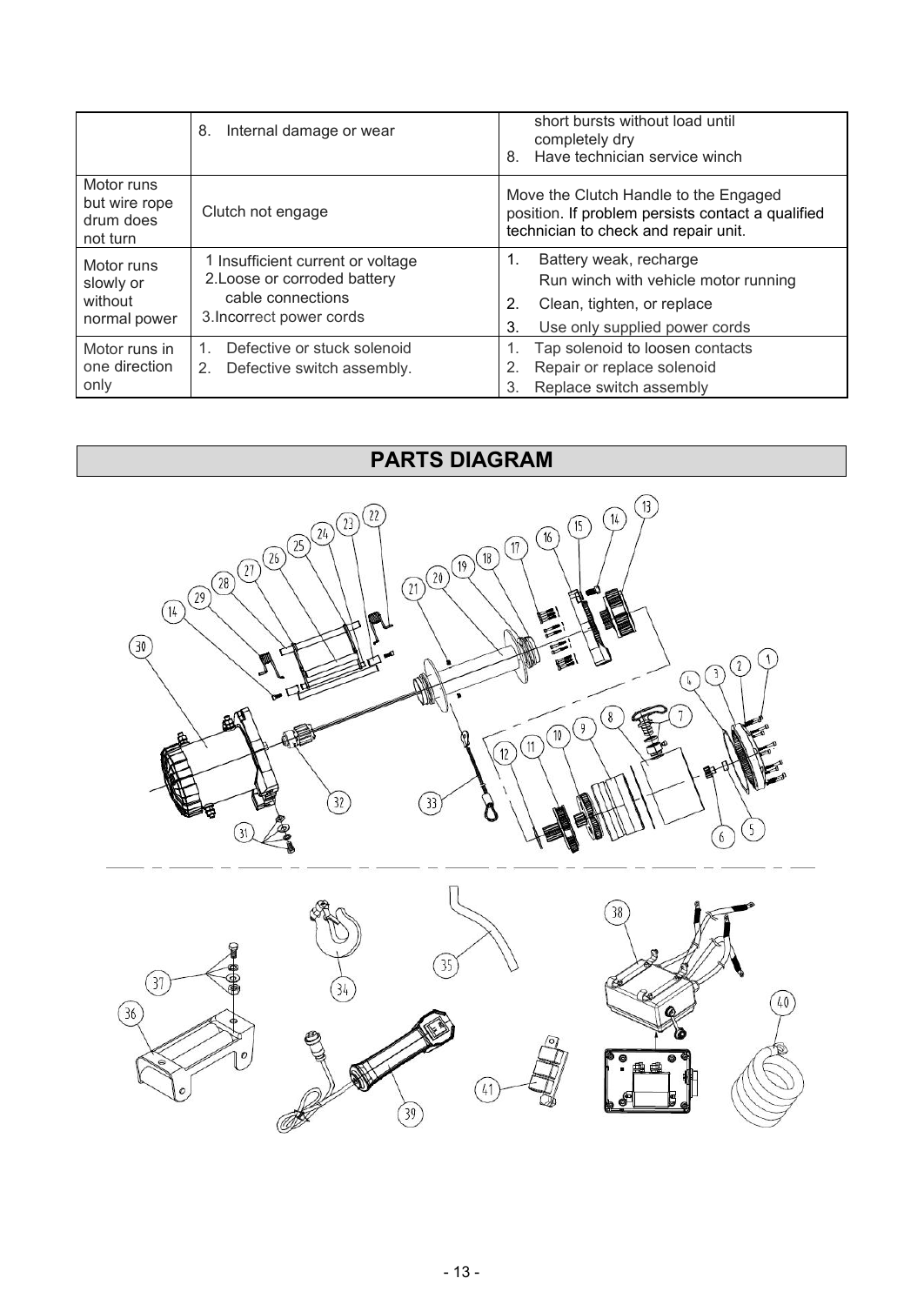#### **Part Number Description Quantity** 1 **1** Hex Socket FH Screw M4x20 **10** 10 2 **Lock Washer Ø4** 22 **3 Gearbox End Cover 1 1** 4 Washer 2 5 Bearing 1 6 Sun Gear (Input) 1 1 **7 Clutch Handle Assembly** 1 8 Box Tube 1 Gear Box Tube 1 and 2008 9 Clutch Gear 1 10 **Gear Carrier Assembly (Input)** 1 11 Gear Carrier Assembly (Intermediate) 12<br>12 Masher Masher 1 12 Nasher News 2012 1 13 Gear Carrier Assembly (Output) 1<br>14 Tie Bar Screw M8x25 4 14 **Tie Bar Screw M8x25** 15 Tie Bar Washer Ø8x0.5 4 16 Gear Box Base 1 and 1 and 1 and 1 and 1 and 1 and 1 and 1 and 1 and 1 and 1 and 1 and 1 and 1 and 1 and 1 and 1 and 1 and 1 and 1 and 1 and 1 and 1 and 1 and 1 and 1 and 1 and 1 and 1 and 1 and 1 and 1 and 1 and 1 and 1 17 **Hex Socket FH Screw M4x18** 10 18 Nylon Bearing 2 19 Seal Kit 2 end of the United States of the United States of the United States of the States of the States of the States of the States of the States of the States of the States of the States of the States of the States of the States o 21 Screw M8x10 er and the control of the control of the control of the control of the control of the control of the control of the control of the control of the control of the control of the control of the control of the control of the c 23 Short Roller 2 24 Roller Shaft 1 July 2014 1 Shaft 1 July 2014 1 Shaft 1 July 2014 1 Shaft 1 July 2014 1 Shaft 1 Shaft 1 Shaft 1 25 **Pressing Plate (Left)** 1 26 Long Roller 1 27 **Pressing Plate (Right)** 1 28 Tie Bar 1 29 **Torsional Spring (Right)** 1 30 Motor Assembly 1 31 Ninch Mounting Hardware **4** American Mounting Hardware 2011 12:00 12:00 12:00 32 Brake Assembly 1 33 Wire Rope 1 34 and 1 clevis Hook 1 and 1 and 1 and 1 and 1 and 1 and 1 and 1 and 1 and 1 and 1 and 1 and 1 and 1 and 1 and 1 35 Red Strap 1 36 Roller Fairlead 1 and 1 1 37 **Fairlead Mounting Hardware Properties 12** 2 38 Control Box 2009 (1991) 2009 (1991) 2009 (1991) 2009 (1991) 2009 (1991) 2009 (1 39 and 1 Pendant Controller 1 and 1 and 1 and 1 and 1 and 1 and 1 and 1 and 1 and 1 and 1 and 1 and 1 and 1 and 1 40 Power Wire 1 **41 Circuit Breaker 1 Circuit Breaker** 1

<span id="page-15-0"></span>**PARTS LIST**

## <span id="page-15-1"></span>**REPLACEMENT PARTS**

- For replacement parts and technical questions, please contact TRE aftersales team.
- Not all product components are available for replacement. The illustrations provided are a convenient reference to the location and position of parts in the assembly sequence.
- When ordering parts, the following information will be required: item description, item model number, item serial number/item lot date code, and the replacement part number.
- The distributor reserves the rights to make design changes and improvements to product lines and manuals without notice.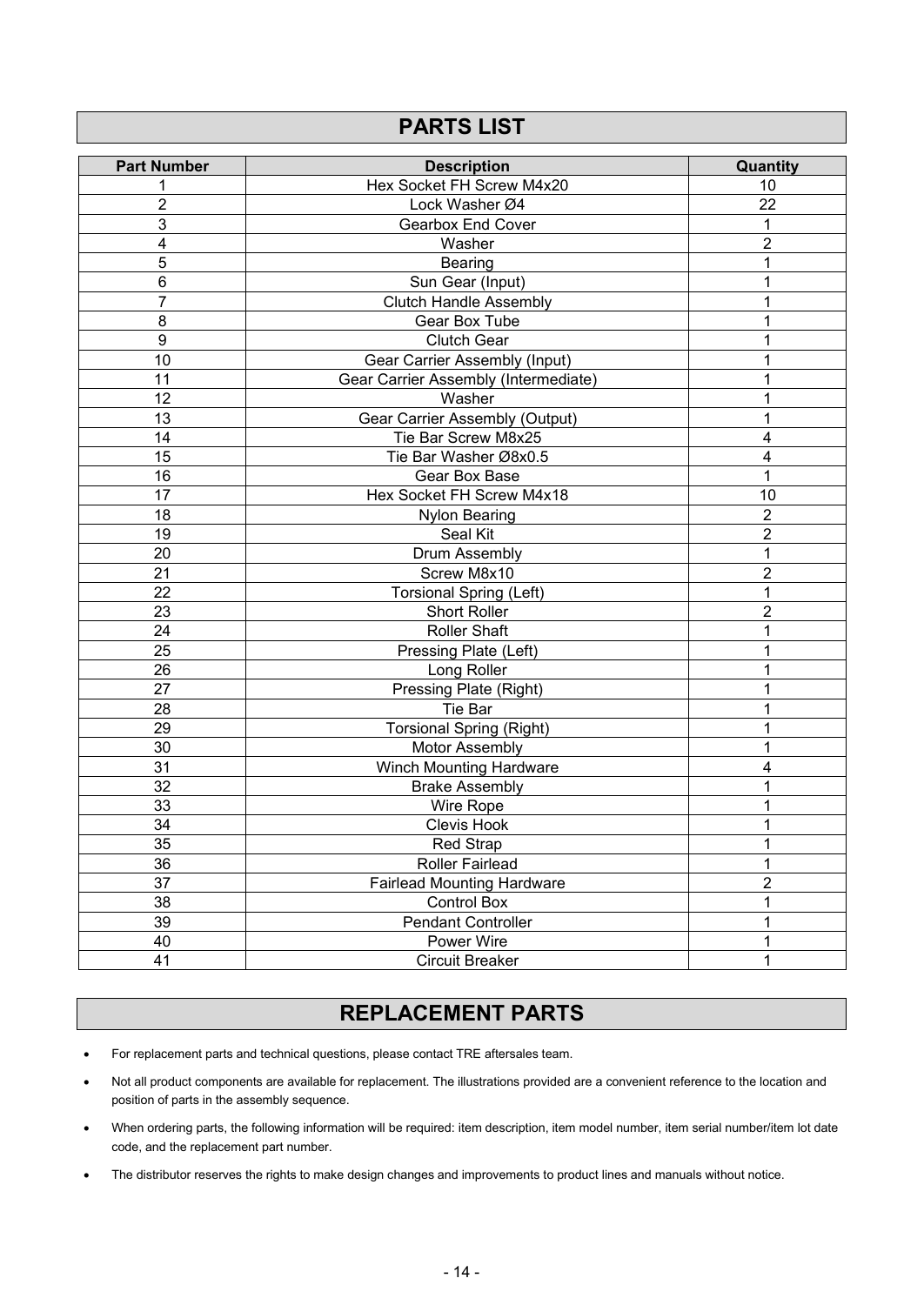## <span id="page-16-0"></span>**LIMITED WARRANTY**

TRE 4X4("We'' or '"Us'') warrants to the original purchaser only ("You'' or "Your") that the TRE product purchased will be free from material defects in both materials and workmanship, normal wear and tear excepted. The foregoing warranty is valid only if the installation and use of the product is strictly in accordance with product instructions. There are no other warranties, express or implied, including the warranty of merchantability or fitness for a particular purpose. If the product does not comply with this limited warranty, Your sole and exclusive remedy is that We will, at our sole option and within a commercially reasonable time, either replace the product or product component without charge to You or refund the purchase price (less shipping). This limited warranty is not transferable.

#### **Limitations on the Warranty**

This limited warranty does not cover: (a) normal wear and tear; (b) damage through abuse, neglect, misuse, or as a result of any accident or in any other manner; (c) damage from misapplication, overloading, or improper installation; (d) improper maintenance and repair; and (e) product alteration in any manner by anyone other than Us, with the sole exception of alterations made pursuant to product instructions and in a workmanlike manner.

#### **Obligations of Purchaser**

You must retain Your product purchase receipt to verify date of purchase and that You are the original purchaser. To make a warranty claim, contact Us, identify the product by make and model number, and follow the claim instructions that will be provided. The product and the purchase receipt must be provided to Us in order to process Your warranty claim. Any returned product that is replaced or refunded by Us becomes our property. You will be responsible for return shipping costs or costs related to Your return visit to a retail store.

#### **Remedy Limits**

Product replacement or a refund of the purchase price is Your sole remedy under this limited warranty or any other warranty related to the product. We shall not be liable for: service or labor charges or damage to Your property incurred in removing or replacing the product; any damages, including, without limitation, damages to tangible personal property or personalinjury, related to Your improper use, installation, or maintenance of the product or product component; or any indirect, incidental or consequential damages of any kind for any reason.

#### **Assumption of Risk**

You acknowledge and agree that any use of the product for any purpose other than the specified use(s) stated in the product instructions is at Your own risk.